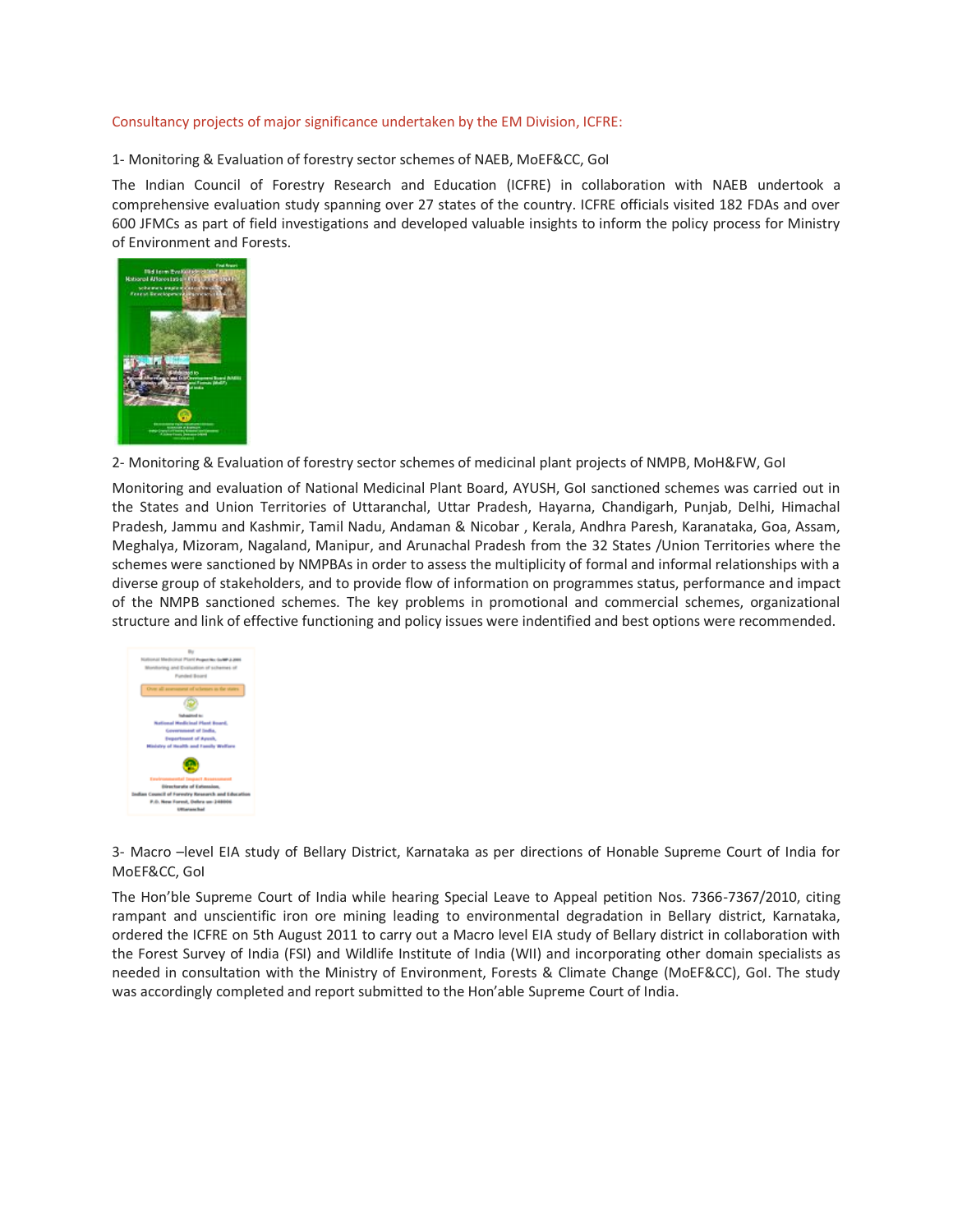

4- Preparation of Reclamation and Rehabilitation (RR) Plans for 166 mines of category A, B and C of Karnataka for Govt. of Karnataka

The Hon'ble Supreme Court of India, considering the severe and significant damages caused due to unscientific and unregulated mining in Bellary, Chitradurga and Tumkur Districts of Karnataka and based on the Macro Environmental Impact Assessment (EIA) report submitted by ICFRE, directed the Government of Karnataka to submit a Reclamation and Rehabilitation (R&R) plan for the mine affected districts. The Government of Karnataka, keeping in view the National Environmental Standards and the commitment for sustainable management of environment has awarded ICFRE, Dehra Dun the study to formulate R&R plan vide letter No. DMG/MLS/R&Rl2011- 12 dated 27 .12.2011. As on date, ICFRE has submitted 119 R&R Plans, out of which 115 have been approved by the Hon'ble Supreme Court of India (through CEC).



5- Carrying Capacity Study of Saranda Region to Suggest Annual Cap (For Ore Production) West Singhbhum District, Jharkhand

Indian Council of Forestry Research and Education (ICFRE), Dehradun, in association with Wildlife Institute of India (WII) of Dehradun & Central Institute of Mining and Fuel Research (CIMFR), Dhanbad and Xavier Institute of Social Service (XISS), Ranchi conducted the "Carrying capacity study in Saranda Forest Division in the West Singhbhum District, Jharkhand to suggest annual capacity for iron ore production' and submitted the report within 14 months to Ministry of Environment, Forests and Climate Change (MoEF&CC), Government of India with the recommendations for sustainable mining in biodiversity rich Saranda forest areas in Jharkhand.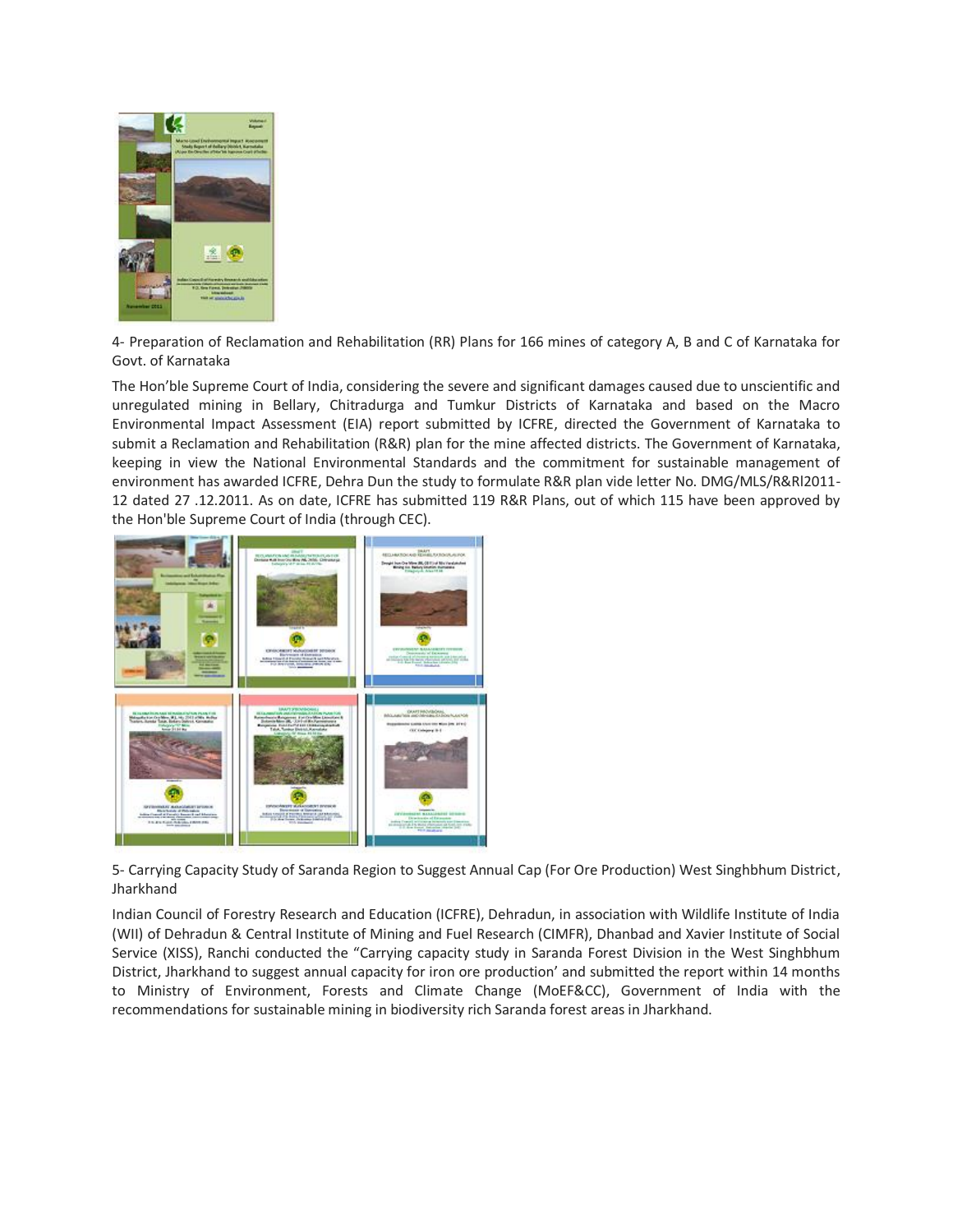

6- Environment Impact Assessment Study (EIA) in respect of Rabindra Rangshala/Tagore Memorial (RRTM), Upper Ridge Area, New Delhi

The ICFRE on the directions of MoEF&CC GoI conducted Environmental Impact Assessment study in respect of Rabindra Rangshala /Tagore Memorial funded by Ministry of Culture, GoI and submitted the report within six weeks time to MoEF&CC, GoI.



7- Cumulative Environmental Impact Assessment studies of hydroelectric projects in river basins

Cumulative Environmental Impact Assessment (CEIA) of hydro power projects in Sutlej River basin in Himachal Pradesh and Yamuna and Tons river basin in Uttarkhand have been untaken as agreed Terms of Reference (ToR) in association with the three national subject expert institutions viz. Alternate Hydro Energy Centre (AHEC), Indian Institute of Technology (IIT), Roorkee; Directorate of Coldwater Fisheries Research (DCFR), Bhimtal; and Salim Ali Centre for Ornithology & Natural History (SACON), Coimbatore. The final draft reports of studies in Yamuna and Tons river basin and Sutlej river basin have been submitted to Uttarakahnd Jal Vidhyut Nigam Limited , Govt. of Uttarkhand and MoEF&CC, GoI respectively. The additional study for less than 10 MW capacity hydroelectric projects in Sutlej basin as suggested by MoEF&CC, GoI is in progress.

8- Environmental audit of Coal Mines operated by Coal India Limited (CIL) and Subsidiary Coal Companies funded by Coal India Limited (CIL).